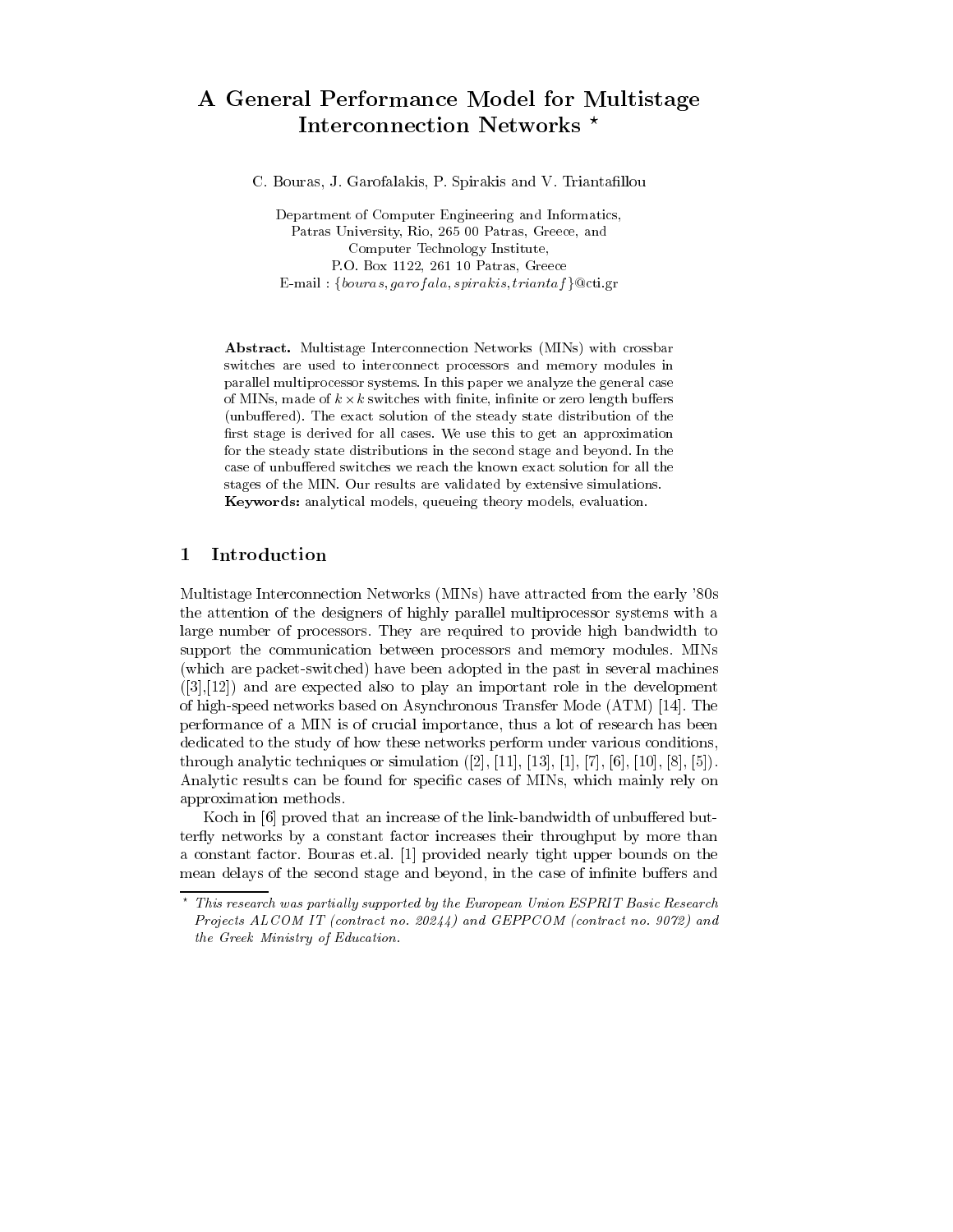validated their results by simulations. Their analysis indicated that after the second stage there is no notable difference between the delay times, giving a partial positive answer to the conjecture and experimental results of [7]. Merchant [10] approximated the underlying non-marcovian processes by marcov models. His marcov approximation of the throughput of finite and infinite buffered MINs under uniform and non-uniform traffic is validated by comparisons to simulation results. Garofalakis and Spirakis [5] analyzed Banyan networks with finite buffers, providing the exact solution of the steady-state distribution of the first stage in the situation where packets are lost when they encounter a full buffer. Rehrmann et.al. [13] presented an analysis of the commmunication throughput of single-buered multistage interconnection networks consisting of 2-2 switches and with maximum injection rate  $p = 1$ , using the *relaxed blocking model* where messages that cannot be routed, due to the fact that a receiving buffer is occupied, are deleted. They show that the throughput is  $\Theta(n/\sqrt{log n})$  if n is the size of the network. They also analysed the equilibrium-situation of the network and gived tight upper and lower bounds on the steady-state distribution of I/O sequences.

The basic building block of the packet-switched MINs considered here, is a kinput, k-output (k-k) switch grouped in stages. We examine MINs that provide a unique path from each source (processor) to each sink (memory module), which belong to the class of Banyan MINs [4]. Our work considers general MINs, that is, MINs made by switches with finite, infinite or zero length buffers (unbuffered), arbitrary switch size (k-k) and variable injection rate p at the sources. Assuming the sources of the sources that the traffic (requests for memory modules) is uniform, that at each cycle a packet is generated with fixed probability  $p$ , and that packets are lost when they are attempted to be queued at a full buffer (relaxed blocking model), we derive for the general MIN, the exact steady-state distribution of queue lengths in the first stage, and of course exact formulas for the expected number of packets lost per cycle, and the mean queue length. We then use the results for the first stage and an operational approximation hypothesis to get the (approximate) distributions of the queue sizes of the second stage and beyond. Extensive simulations verify our results, as we discuss in Section 6.

Our analysis, based on the theory of recurrence equations, explicitly provides the form of the queue length distribution, which is a linear mixture of geometrics. In the next section we present the model that we use and discuss the equilibrium and interstage dependencies which are the factors that crucialy affect any analytic approach. Sections 3 and 4 provide the basic exact analytic results for the first stage, and Section 5 describes the approximation for the subsequent stages and presents the overal network performance measures. Finally, in Section 6 we compare our results with simulation experiments and discuss the performance of the general MIN.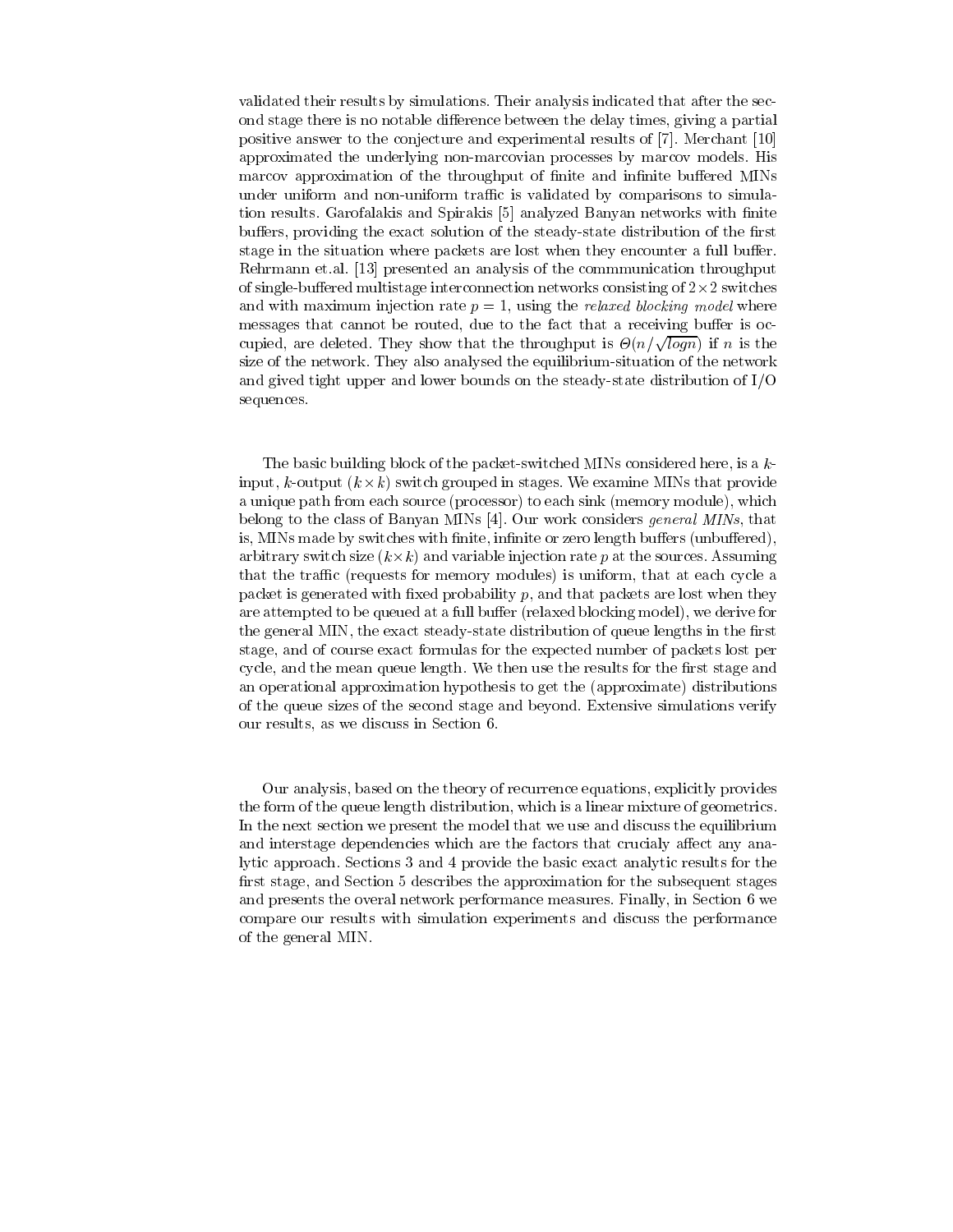#### $\overline{2}$ Our Approach

#### 2.1The Model

MINs are packet switched and they are required to provide high bandwidth to support the communication between processors and memory modules. We consider that the network is built by switches connected by unidirectional lines. General MINs consist of a number of k - k switches (nodes) grouped into stages (Figure 1). A  $k$ -input,  $k$ -output switch, can receive packets at each of its  $k$  input ports and send them through each of its k output ports (Figure 2). In each output port there is a buffer. We assume that the buffers may be of infinite, finite or zero length (unbuffered switches). Such a network can be modeled as a labelled digraph where nodes are of the following three types: source nodes (indegree 0, outdegree 1), sink nodes (indegree 1, outdegree 0) or switches (positive indegree and outdegree). In this labelled digraph each edge represents one or more lines going from a node to its succesor.



**Fig. 1.** MIN with 3 stages and  $2 \times 2$  switches.

If there is a unique path from each processor (source node) to each memory module (sink node) then a MIN belongs to the class of Banyan Networks (BNs). We assume oblivious routing algorithms, i.e. algorithms in which the path of a packet through the network is fixed at the source node issuing it. The path can be encoded as a sequence of labels of the successive switch outputs of the path (path descriptor). Packets are generated at each processor by independent, identically distributed random processes. In our analysis we assume that each processor generates a packet with probability p at each cycle, and sends this with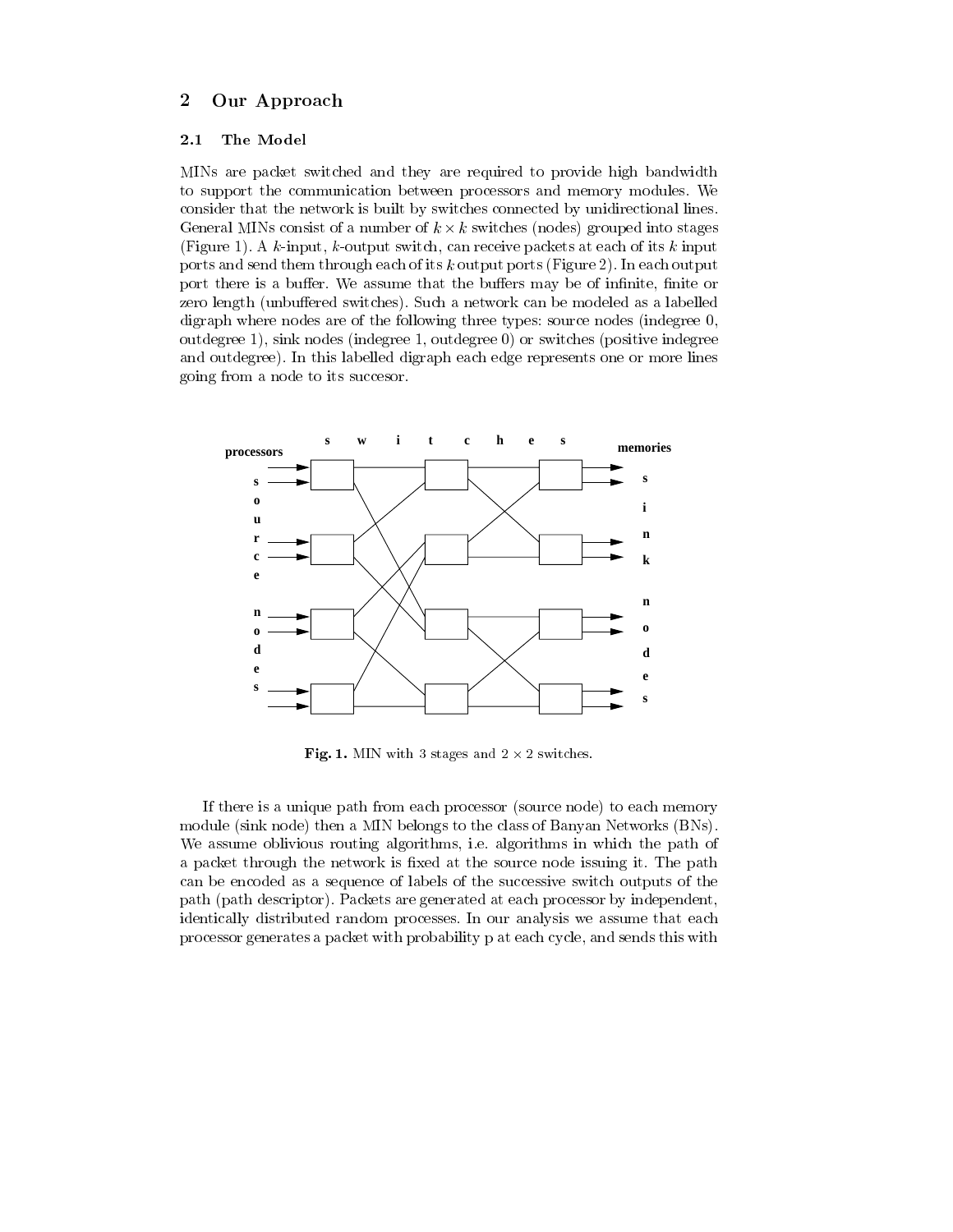

**Fig. 2.** A k-input, k-output  $(k \times k)$  switch with buffer size  $b \ge 1$ .

equal probability to any memory module (uniform access). The switches have a FIFO policy for their servers (outputs). Con
icts between packets simultaneously routed to the same output port are resolved by queueing the packet. Our analysis assumes that packets are lost when they are attempted to be queued at a full queue or in the case with unbuffered switches. In actual parallel machines, the sending processor is notied, in order to resubmit the packet later on. The service time of the output queues of each switch is assumed constant and equal to the network cycle time. The uniform access assumption allows us to represent any k - k switch as a system of k queues working in parallel, with a deterministic server each (of service time equal to 1). Any packet which enters any of the k inputs of the switch, goes with probability  $1/k$  to any of the (output) queues of the switch. In our analysis we assume that the buffer length  $b$  includes the server (output). So, an unbuffered switch is referred with  $b = 1$ . We assume that arrivals happen at the end of each cycle (thus first the queue is served and then new packets arrive, if any). The routing logic at each switch is assumed to be fair, *i.e.* conflicts are randomly resolved.

#### 2.2The Equilibrium and Interstage Dependencies

Most authors that have used analytic approaches for the analysis of MIN's, have remarked the basic difficulty for any analytic approach. Except for the case of unbuffered switches  $([11], [7])$  in all other cases, the traffic flow between consecutive stages depends upon time, that is the distribution of packet arrivals at the second and the subsequent stages is not time independent, as is the case for the first stage which is feeded by the independent "Bernoulli" processors.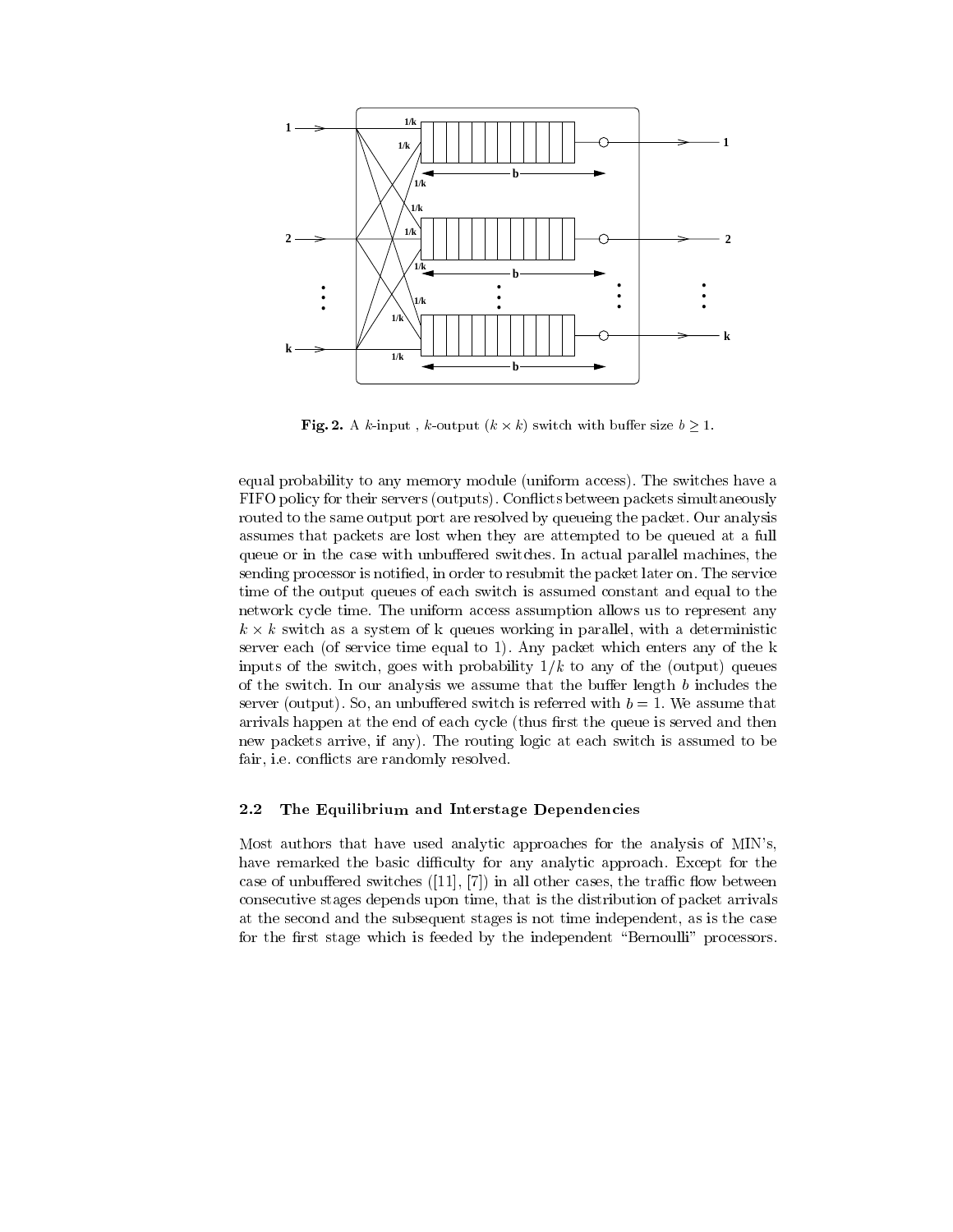$([13], [7], [9], [10])$ . However, in [13] it is pointed out that the behaviour, say  $b_t$ , of a stage at time t depends mainly upon the present, a little bit  $(b_{t-1}/4)$ upon the situation at time  $t-1$ , and is nearly independent  $(b_{t-r}/4^r)$  from ancient events at time  $t-r$ . So, the dependency from history is exponentially desreasing. This last observation, together with the assumption that every stage of the MIN will reach an equilibrium (steady-state), leads to the marcovian approximation which we present in section 5. The output queues of stage m that feed the stage  $m + 1$ , are assumed to operate like independent "Bernoulli" processors with a packet generation probability equal to their utilization. Clearly, this hypothesis equates the dynamics of the output process of a stage with its "macroscopic" averages, ignoring any time dependency of its behaviour.

The assumption that the stages of a MIN reach a steady-state, is validated not only by our simulation experiments, but also by the fact that it is true for the first stage (which actually feeds the subsequent stages of the network), where our approach presents the exact solution for any MIN.

Futhermore, our markovian approximation provides a unified framework for the performance evaluation of MINs, which when it is applied to the case of unbuffered swithes, leads to the known exact solution, expressed by a recurrence equation ([11], [7]). This gives strong evidence that our approximation provides nearly exact solutions, which tend to the exact solution, as the buffer size is decreased down to the unbuffered case, which we treat simply as a case of the general buffered switched MINs (with buffer size equal to 1). As we discuss later in this paper, our approximation agrees extremely well to the simulation experiments that we have performed, not only for the mean steady-state metrics, but also for the distribution of packets in the switches, as well.

#### 3 The General Recurrence Relation for the First Stage

Let  $C$  be the random variable denoting the number of packets arriving to an  $\mathbf{r}$  -the network at the network at the network at the network at the end of an  $\mathbf{r}$ cycle and

$$
x_{k,c} = \mathbf{Pr}(C = c)
$$

Some of these arriving packets may be lost due to a full queue.

**Lemma 1.** The arrival process of packets at the output queues of the first stage of the network, is given by a Bernoulli distribution  $B(p/k, k)$ , where p is the fixed probability of a packet generated by a processor at each cycle. Therefore we have

$$
x_{k,c} = \begin{cases} {k \choose c} \left(\frac{p}{k}\right)^c (1 - \frac{p}{k})^{k-c}, & \text{for } 0 \le c \le k\\ 0, & \text{otherwise} \end{cases}
$$
 (1)

**Definition 2.** Let  $q_{\text{max}}$  be the number of packets in a specific buffer of an output queue at the end of the cycle  $n$  and let  $q$  be the steady state limit of  $q \rightarrow$ .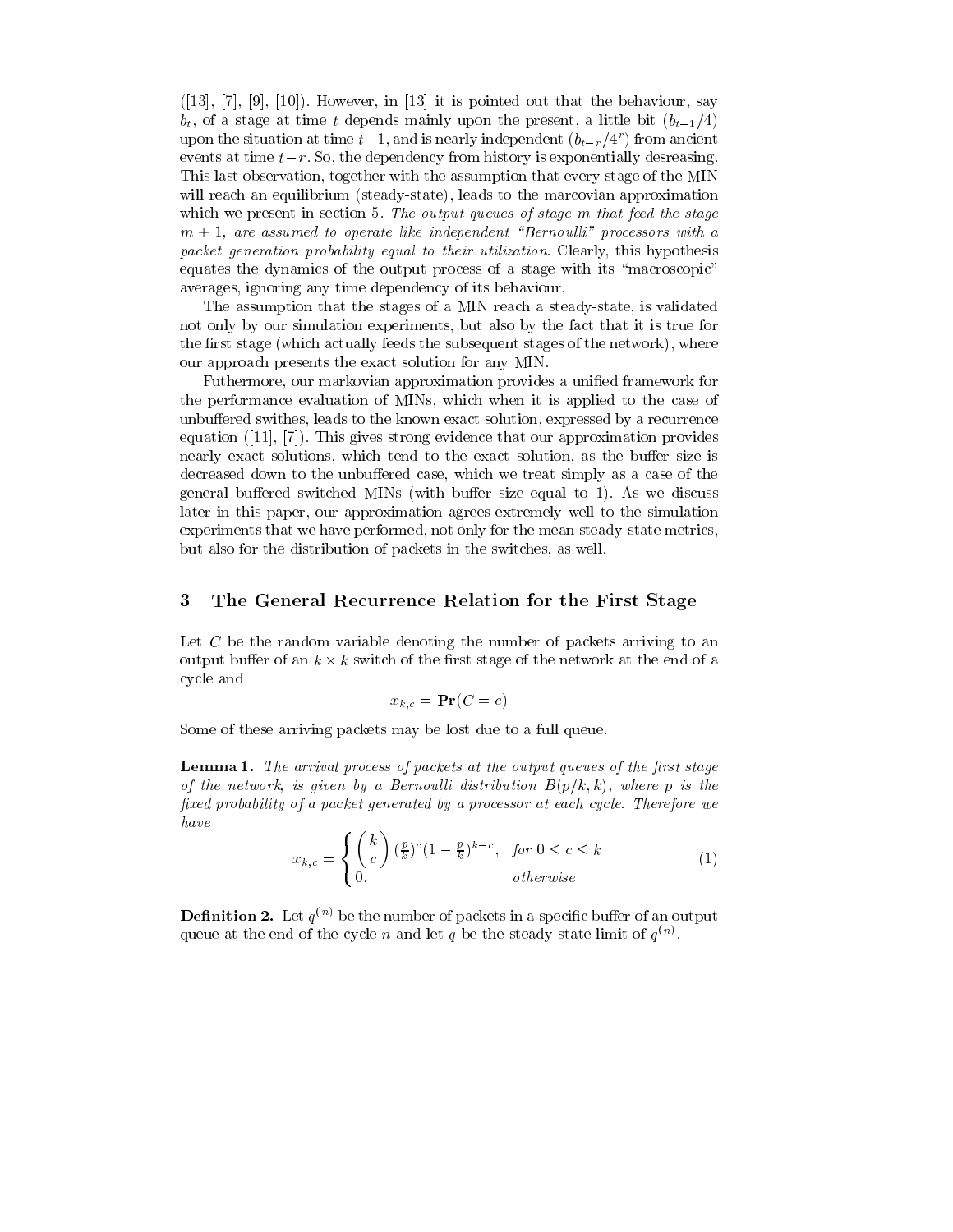**Definition 3.** Let  $v \vee v$  be the number of packets that enter the output queue at cycle *n* and let *v* the steady state limit of  $v \vee$ . It holds that  $v \vee \leq C$  at each cycle *n*, when *b* is finite. If *b* is infinite, it is always true that  $v^{(n)} = C$ .

**Definition 4.** Let  $p_i = \mathbf{r} \mathbf{r} (q = j)$ ,  $j \geq 0$ , be the distribution of q at the steady state. Also,  $p_{0,1} = p_0 + p_1$ 

Assume

$$
\Delta(\psi) = \begin{cases} 1, & \text{if } \psi > 0 \\ 0, & \text{otherwise} \end{cases}
$$

 $\bf L$ emma  $\bf v$ . If we define

$$
\mathcal{F}^{(n)}=q^{(n)}-\varDelta(q^{(n)})
$$

we have for  $0 < m < min(b, k)$ :

$$
\mathbf{Pr}(v^{(n)} = m) = \begin{cases} x_{k,m} & \text{if } \mathcal{F}^{(n-1)} < b - m, \\ (x_{k,m} + x_{k,m+1} + \dots + x_{k,k}) & \text{if } \mathcal{F}^{(n-1)} = b - m, \\ 0 & \text{otherwise} \end{cases}
$$
 (2)

Also for  $m = 0$ ,  $\mathbf{P} \mathbf{r}(v^{\alpha}) = 0$  =  $x_{k,0}$  for any  $q^{\alpha-1}$ .

*Proof.* If  $q^{n+1}$  is the number of packets in the buffer during cycle  $n-1$ , at the end of the cycle after some possible arrivals, there will be left  $\mathcal{F}^{(n-1)}$  =  $q^{(n-1)} = \Delta(q^{(n-1)})$  packets at the builers  $(\Delta(q^{(n-1)})$  is the departure of a packet, if there is one in the buffer). Thus, if  $\mathcal{F}^{(n-1)} + m < b$ , the buffer will not become full if there will arrive up to m packets at the end of the cycle n 1 and also  $\mathbf{P}(\mathcal{V}^{\vee}) = m) = x_{k,m}$ . If  $\mathcal{F}^{\vee} \longrightarrow + m \geq v$ , obviously the builer cannot receive m packets and  $\mathbf{F}(\mathcal{O}) \neq m$   $= m$   $= 0$ . If  $\mathcal{F}(\mathcal{O}) \neq m$   $= 0$ , after m packets entering the buffer, it will be full, thus the extra packets (if any) will be lost. So,  $\mathbf{Pr}(v^{(n)}=m) = \mathbf{Pr}(\text{either } m \text{ arrive, either } m+1 \text{ arrive, ..., either } k \text{ arrive}) =$  $=(x_{k,m} + x_{k,m+1} + \cdots + x_{k,k}).$  It always holds that  $Pr(v^{(n)} = 0) = x_{k,0}$ , since at the end of the cycle  $n-1$ , a packet will leave from the buffer in any case (if there is one). Clearly, when we have infinite size buffers  $(b = \infty)$ , we have :  $\mathbf{Pr}(v^{(n)}=m)=x_{k,m}$ , always.

**Theorem 0.** The steady state flow balance equations are given by.  $(p_{0,1} = p_0 + p_1)$ 

$$
p_0 = p_{0,1}x_{k,0}
$$
  
\n
$$
p_1 = p_{0,1}x_{k,1} + p_2x_{k,0}
$$
  
\n
$$
p_2 = p_{0,1}x_{k,2} + p_2x_{k,1} + p_3x_{k,0}
$$
  
\n:  
\n
$$
p_k = p_{0,1}x_{k,k} + p_2x_{k,k-1} + \cdots + p_{k+1}x_{k,0}
$$
\n(3)

while for  $k \leq j < b$ , the general recurence holds :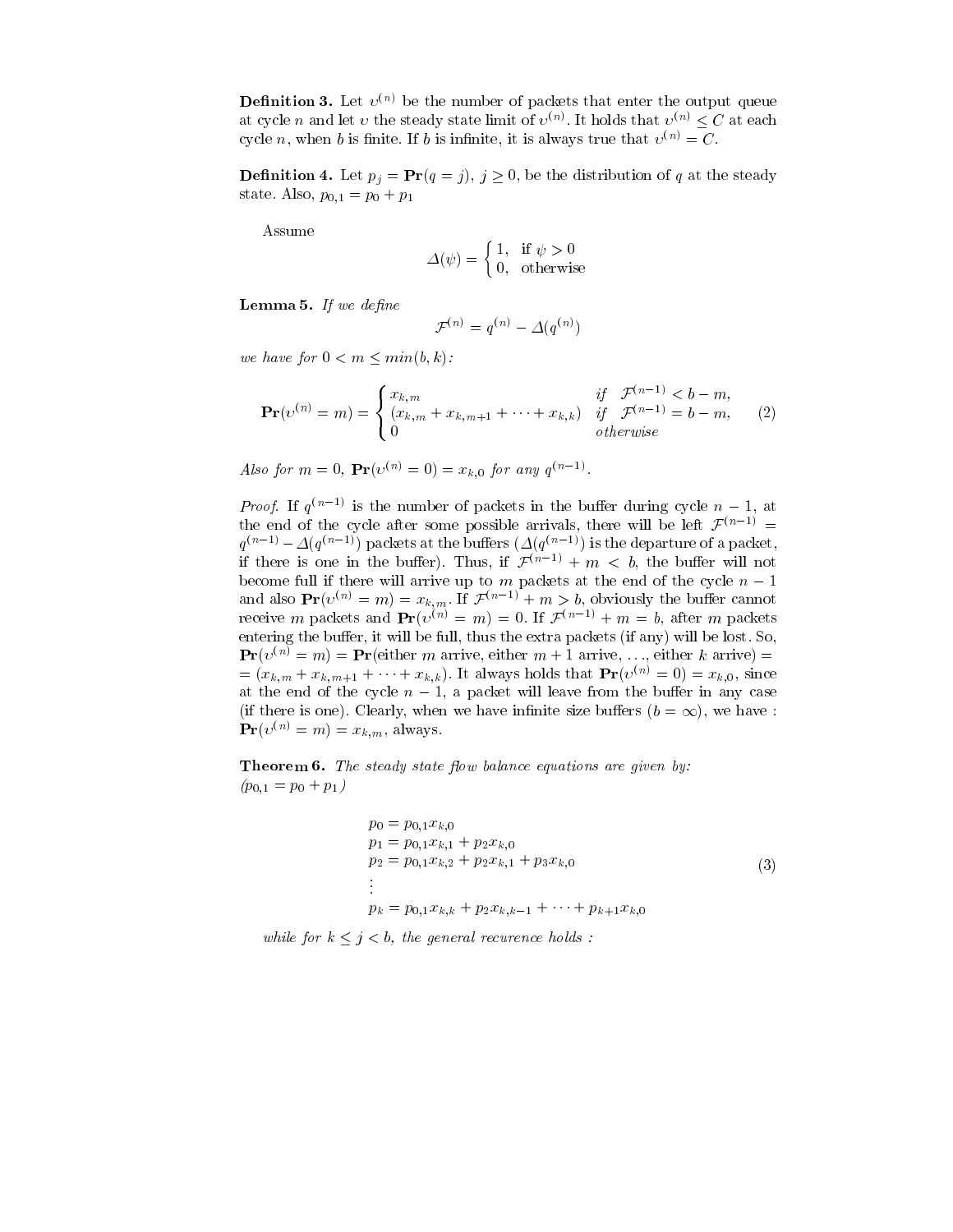$$
p_j x_{k,0} = p_{j-k+1}(x_{k,k}) + \n p_{j-k+2}(x_{k,k-1} + x_{k,k}) + \cdots + \n p_{j-2}(x_{k,3} + x_{k,4} + \cdots + x_{k,k}) + \n p_{j-1}(x_{k,2} + x_{k,3} + \cdots + x_{k,k}), \quad k \le j < b
$$
\n(4)

The same equation (4) holds for  $j = b$ , in the case of finite buffers, or unbuffered switches  $(b = 1)$ .

The proof of the above Theorem 6 may be found in Appendix I.

### 4 Solution of the First Stage

The characteristic equation for the above recurence relation (4) is, for  $b \ge j \ge k$   $(b < \infty$  or  $b = \infty)$ :

$$
F(y) = 0,\t\t(5)
$$

where

$$
F(y) = x_{k,0}y^{k-1} - (x_{k,2} + x_{k,3} + \ldots + x_{k,k})y^{k-2} - \ldots - (x_{k,k-1} + x_{k,k})y - x_{k,k}
$$

<u>CASE 1:</u>  $F(y)$  has distinct roots  $R_1, \ldots, R_{k-1}$ . Then the steady-state probabilities are

$$
p_j = A_1 R_1^{j-1} + A_2 R_2^{j-1} + \dots + A_{k-1} R_{k-1}^{j-1}
$$
 (6)

where  $A_1, A_2, \ldots, A_{k-1}$  are constants that can be derived from the initial conditions

$$
p_{0,1} = A_1 + A_2 + \dots + A_{k-1}
$$
  
\n
$$
p_2 = A_1 R_1 + A_2 R_2 + \dots + A_{k-1} R_{k-1}
$$
  
\n:  
\n
$$
p_{k-1} = A_1 R_1^{k-2} + A_2 R_2^{k-2} + \dots + A_{k-1} R_{k-1}^{k-2}
$$
\n(7)

together with  $p_{0,1} = p_0 + p_1$ ,  $\sum_{n=0}^{b} p_n = 1$ ,  $(b < \infty$  or  $b = \infty)$  and the equations (3) for  $p_0, p_1, ..., p_{k-2}$ .

CASE 2:  $F(y)$  has at least one multiple nonzero root. Then the system is unstable, that is

$$
\lim_{n\to\infty}q^{(n)}=\infty
$$

Theorem 7 (stability criterion). A steady state queue size distribution exists if and only if  $F(y)$  has distinct roots.

The cases of instability should occur only when  $b = \infty$  (infinite buffers) and p = 1. However, applying the method for networks with switches with switches 2 - 1. How switches 2 - 2, 3 - 2, 3 - 2, 3 - 2, 3 - 2, 3 - 2, 3 - 2, 3 - 2, 3 - 2, 3 - 2, 3 - 2, 3 - 2, 3 - 2, 3 - 2, 3 - 2, 3 - 2, 3 - 2, 3 - 2, and 4 - 4, we never faced the above CASE 2. It is an open problem to prove problem to prove this analytically. It is easy to derive analytically the roots  $R, \ldots R_{k-1}$  when k = 2; 3; 4; 5 that is for networks with 2 - 2 3; -3, 4 - 4, 5 - 5 switches. These cases are, anyway, the most interesting. Moreover as we remark in Section 6, the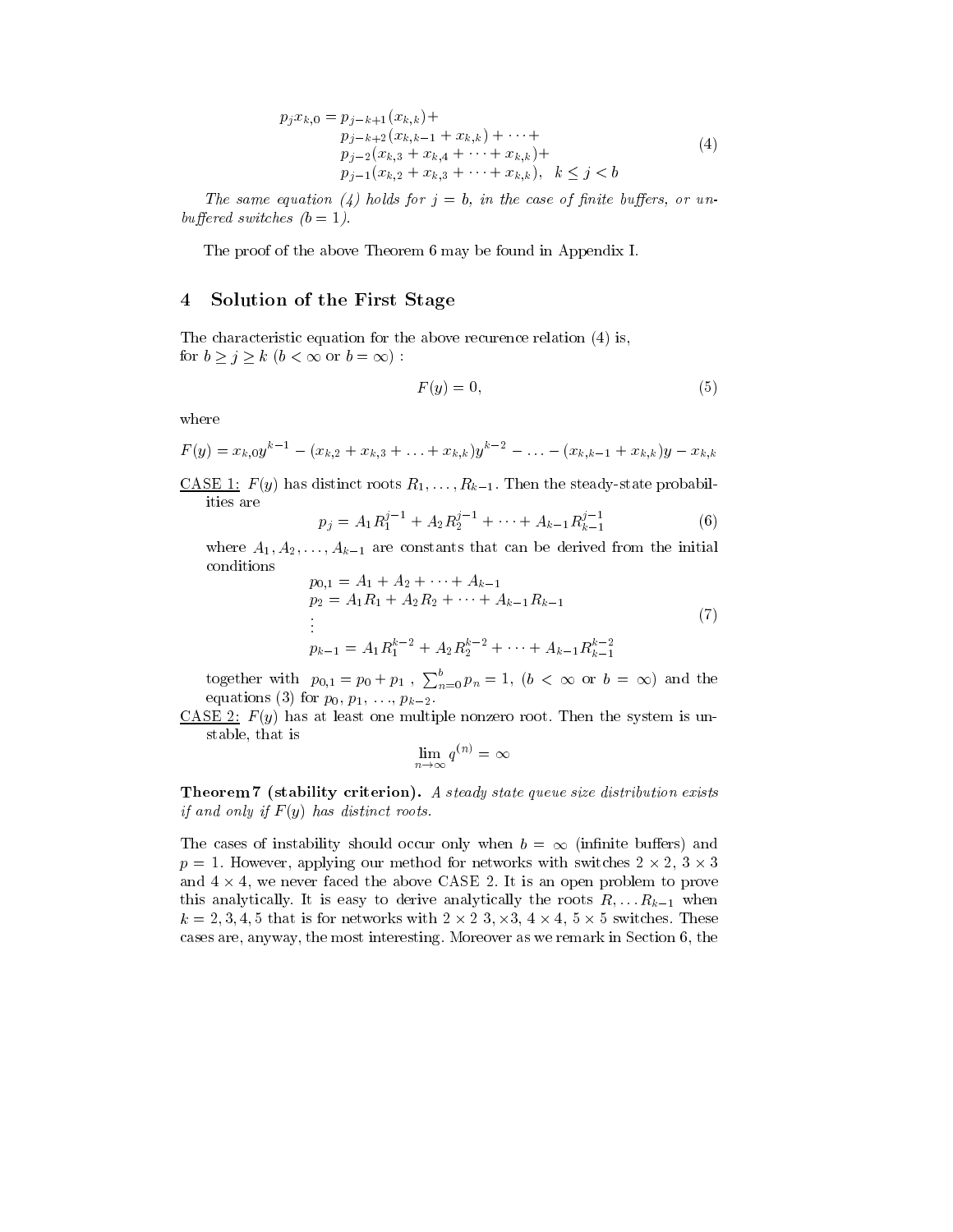2 - 2 switches perform better compared to switches with higher k, as far as the mean number of lost packets per cycle are concerned. For switches with  $k > 5$ , we must rely on arithmetic methods in order to solve the  $(k-1)$ -degree recurence relation. So, we present here analytic results for 2 - 2 switches except for the case of unbuffered switches, where we can easily derive results for the general case in the section 6, we present mummerical results for 3 - we present in 3 - 2 also, derivered in 3 - 3 - 3 analytically.

#### 4.1Switches with finite buffers

By applying (5) for  $k = 2$ , we get one root  $R_1$ , which is, given that  $x_{2,0} =$  $(1 - p/2)^2$  and  $x_{2,2} = p^2/4$ :

$$
R_1 = \frac{x_{2,2}}{x_{2,0}} = \left(\frac{p}{2-p}\right)^2 \tag{8}
$$

The constant  $A_1$  is given by

$$
A_1 = \frac{1 - R_1}{1 - R_1^b} \tag{9}
$$

The steady state probabilities are :

$$
\begin{cases}\np_0 = A_1 x_{2,0} \\
p_1 = A_1 (1 - x_{2,0}) \\
p_j = A_1 R_1^{j-1}, \quad 2 \le j \le b\n\end{cases} \text{ for } p < 1
$$
\n(10)

or

$$
\begin{cases}\n p_0 = 1/4b \\
 p_1 = 3/4b \\
 p_j = 1/b, \ 2 \le j \le b\n\end{cases} \quad \text{for } p = 1
$$
\n(11)

By an easy calculation, the mean number of packets in an output queue of the first stage is

$$
E(q) = \sum_{j=0}^{b} j p_j = p + \frac{p^2 [1 - p_b (1 - p + b)]}{4(1 - p)}, \text{ for } p < 1 \text{ and } b > 1
$$
 (12)

and

$$
E(q) = \sum_{j=0}^{b} j p_j = \frac{b+1}{2} - \frac{1}{4b}, \text{ for } p = 1 \text{ and } b > 1
$$

It is worth pointing out that for  $b \to \infty$ , we get  $p_b \to 0$  much faster, thus equation  $(12)$  agrees with the known formula of  $[7]$  for the infinite buffer case (equation [19]).

For the mean number of packets lost in a cycle at an output queue of the first stage we have: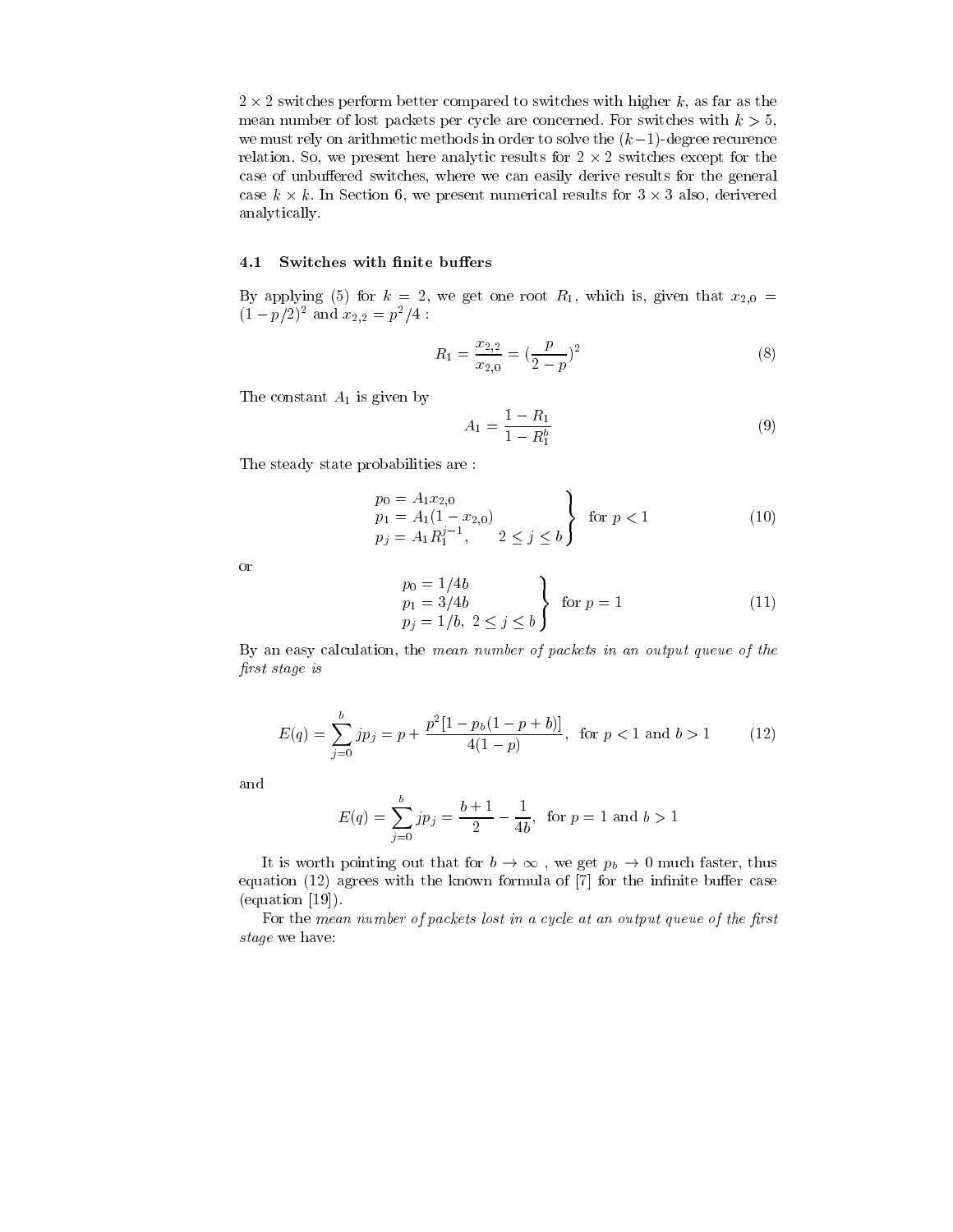for  $p < 1$ : Mean number of arriving packets  $E(C) = p$  and

$$
E(v) = \begin{cases} p - (p^2/4)p_b, & b > 1\\ p - (p^2/4), & b = 1 \text{ (unbuffered switch)} \end{cases}
$$
 (13)

thus :

$$
E(\text{packets lost in one cycle}) = E(C) - E(v) = \begin{cases} (p^2/4)p_b, & b > 1\\ p^2/4, & b = 1 \end{cases}
$$
 (14)

for  $p = 1$ :

$$
E(C) = 1, E(v) = 1 - \frac{1}{4b} \tag{15}
$$

$$
E(\text{packets lost in one cycle}) = E(C) - E(v) = \begin{cases} 1/4b, b > 1\\ 1/4, b = 1 \end{cases} (16)
$$

#### 4.2Swithces with infinite buffers

In this case we have  $b = \infty$ , thus for  $k = 2$ , we get the same

$$
x_{2,0} = (1 - p/2)^2, x_{2,2} = p^2/4
$$

and the root  $R_1 = (\frac{P}{2-p})^2$ . The difference is in the constant  $A_1$  which is now :

$$
A_1 = 1 - R_1 \tag{17}
$$

The steady-state probabilities are :

$$
\begin{cases}\np_0 = 1 - p \\
p_1 = A_1 (1 - x_{2,0}) \\
p_j = A_1 R_1^{j-1}, \quad j \ge 2\n\end{cases} \text{ for } p < 1
$$
\n(18)

For  $p = 1$  we don't have steady-state probabilities, since this is an instability case. Equations (18) are in agreement with [7], since they provide the known result:

$$
E(q) = p + \frac{p^2}{4(1-p)}
$$
\n(19)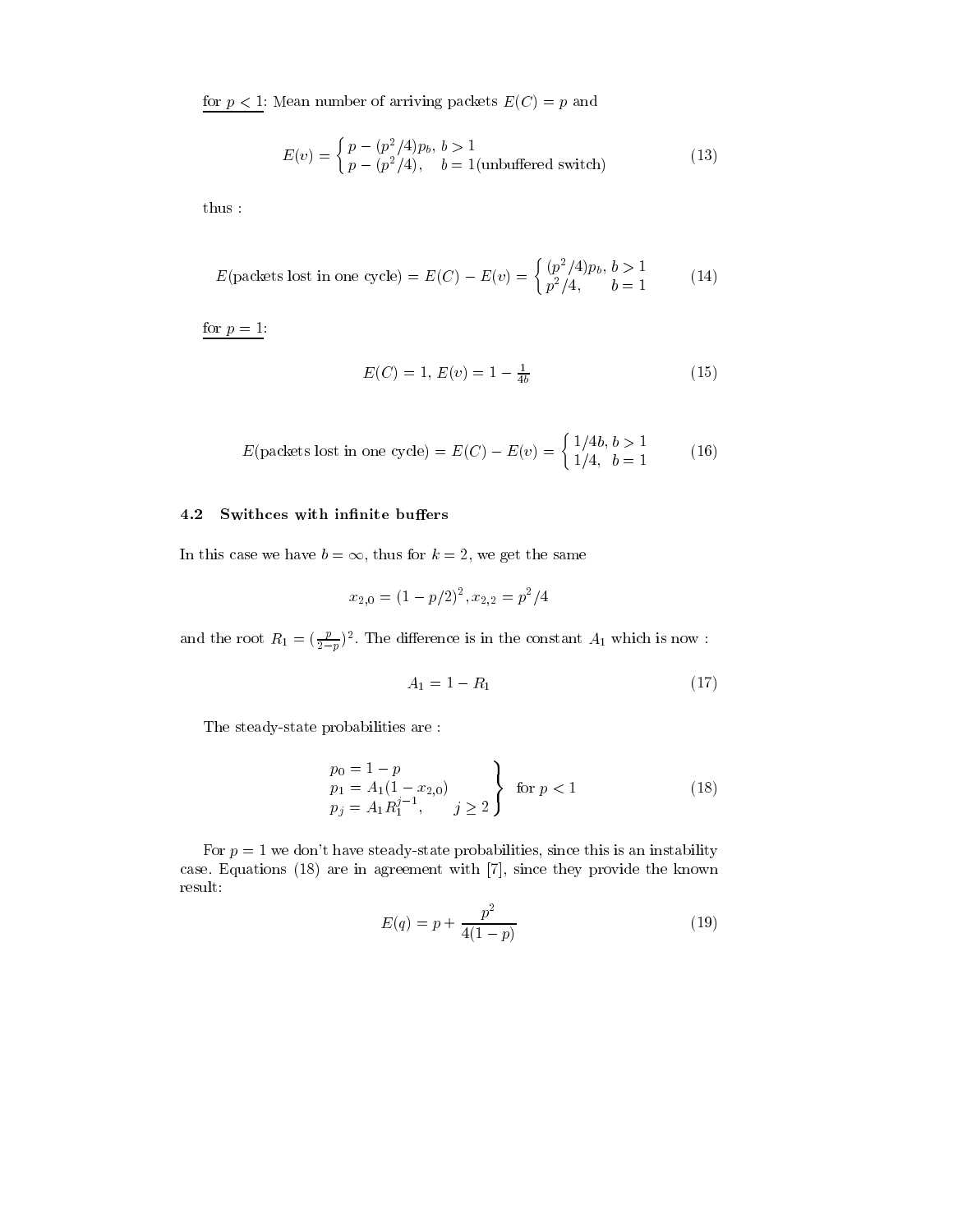#### 4.3Unbuffered switches

For the general case (k - k switches), we have two balance equations :

$$
p_0 = p_0 x_{k,0} + p_1 x_{k,0} = x_{k,0}
$$
  
\n
$$
p_1 = p_0(x_{k,1} + x_{k,2} + \cdots x_{k,k}) + p_1(x_{k,1} + x_{k,2} + \cdots x_{k,k})
$$
  
\n
$$
= 1 - x_{k,0}
$$
\n(20)

SHICE  $x_{k,0} = (1 - p/k)^n$ , we have

$$
p_1 = 1 - (1 - p/k)^k \tag{21}
$$

Equation (21) is exactly the equation  $P_{m+1} = 1-(1-P_m/k)^k$  of [11] and [7], when  $m = 0$ . We may remark here, that the above authors, derive this equation for all the stages of the network. This is an evidence that our approximation for the stages beyond the first stage (section  $5$ ) is valid even for the cases when  $b > 1$ . Easily, we get

$$
E(q) = 1 - x_{k,0} = 1 - (1 - p/k)^k
$$
  
\n
$$
E(\text{lost}) = p - 1 + x_{k,0} = p - 1 + (1 - p/k)^k
$$
\n(22)

The last equation is the same with (14) for  $b = 1$ , when  $k = 2$ .

#### 5 Subsequent Stages and Network Performance 5

In accordance to the remarks stated in Section 2.2, we assume now the following approximation hypothesis :

Hypothesis: The output queues of stage m that feed stage  $m + 1$ , are assumed to operate like processors with a packet generation probability  $p_{(m)}$  such that

 $p(m)$  = utilization of an output queue of stage m (and  $p(0) = p$ )

This hypothesis equates the dynamics of the output process of a stage with its "macroscopic" averages.

**Definition 6.** Let  $p_{i,i} =$  the steady state probability of midding j packets in an output queue of stage  $i$  of the network.

Suppose that we have a network with  $L$  stages. Our approximation scheme is iterative and is described in Algorithm I (Figure 3).

This approximation scheme has the following nice properties :

- It provides an exact solution for all stages for unbuffered networks as we commented in Section 4.3
- It approximates not only the average maesures such as  $E(q)$  and  $E(lost)$ , but also the distribution itself of the queue sizes, with a maximum relative error in all cases, less than 5%. Higher errors are observed only in cases where the absolute values are very small and the simulation experiments count only a few respective events (e.g. lost packets when  $p$  is small).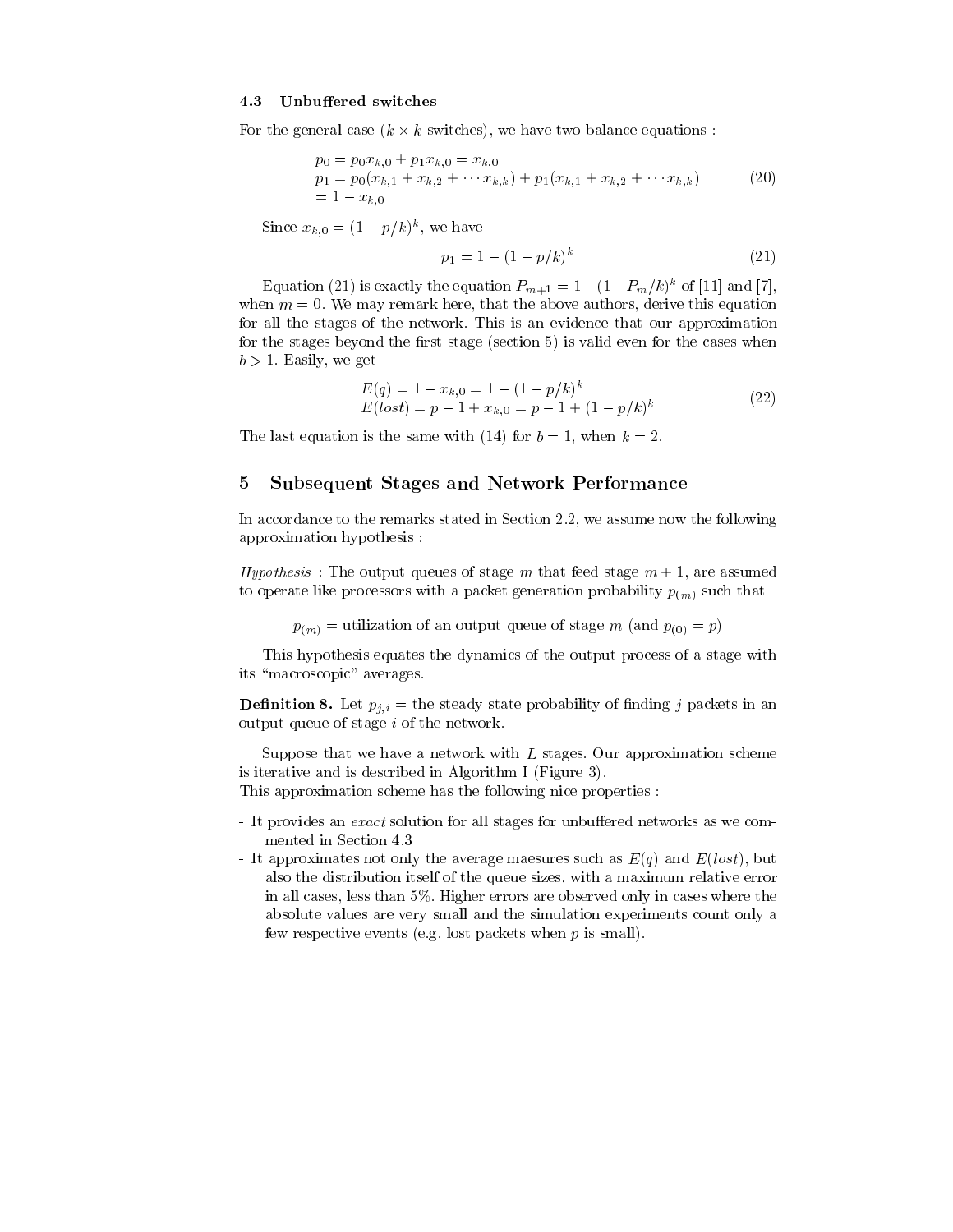| Algorithm I                                                            |  |
|------------------------------------------------------------------------|--|
| $p_{(0)} := p$                                                         |  |
| FOR $i = 1$ TO L DO                                                    |  |
| BEGIN                                                                  |  |
| Set $p := p_{(i-1)}$                                                   |  |
| Calculate $x_{k,0}, x_{k,1}, \ldots, x_{k,k}$                          |  |
| Evaluate $p_{0,i}, p_{1,i}, \ldots, p_{b,i}$ , from equations (6), (7) |  |
| Evaluate $E(q)$ , $E(lost)$ for stage i                                |  |
| $p_{(i)} := 1 - p_{0,i}$                                               |  |
| END                                                                    |  |
| CALCULATE NETWORK PERFORMANCE MEASURES                                 |  |
| BANDWIDTH, AVERAGE TRANSIT TIME etc.)                                  |  |

Fig. 3. The Algoirthm I

### 6 Comparison with Simulation Results and Discussion

We performed extensive simulations to validate our results. Some indicative results are presented in Figures 4-7. The simulations verify our analysis for the first stage and the subsequent ones for all different cases (unbuffered, infinite and finite buffers). Moreover, they prove that the hypothesis introduced has a strong physical sence.



Fig. 4. The distribution of the number  $q$  of packets in an output queue of a switch  $(3x3 \text{ switches}, p = 0.9, b = 3).$ 

The comparison of the analytic results with the simulation experiments, con firms the exact solution of the first stage for all classes of MINs studied and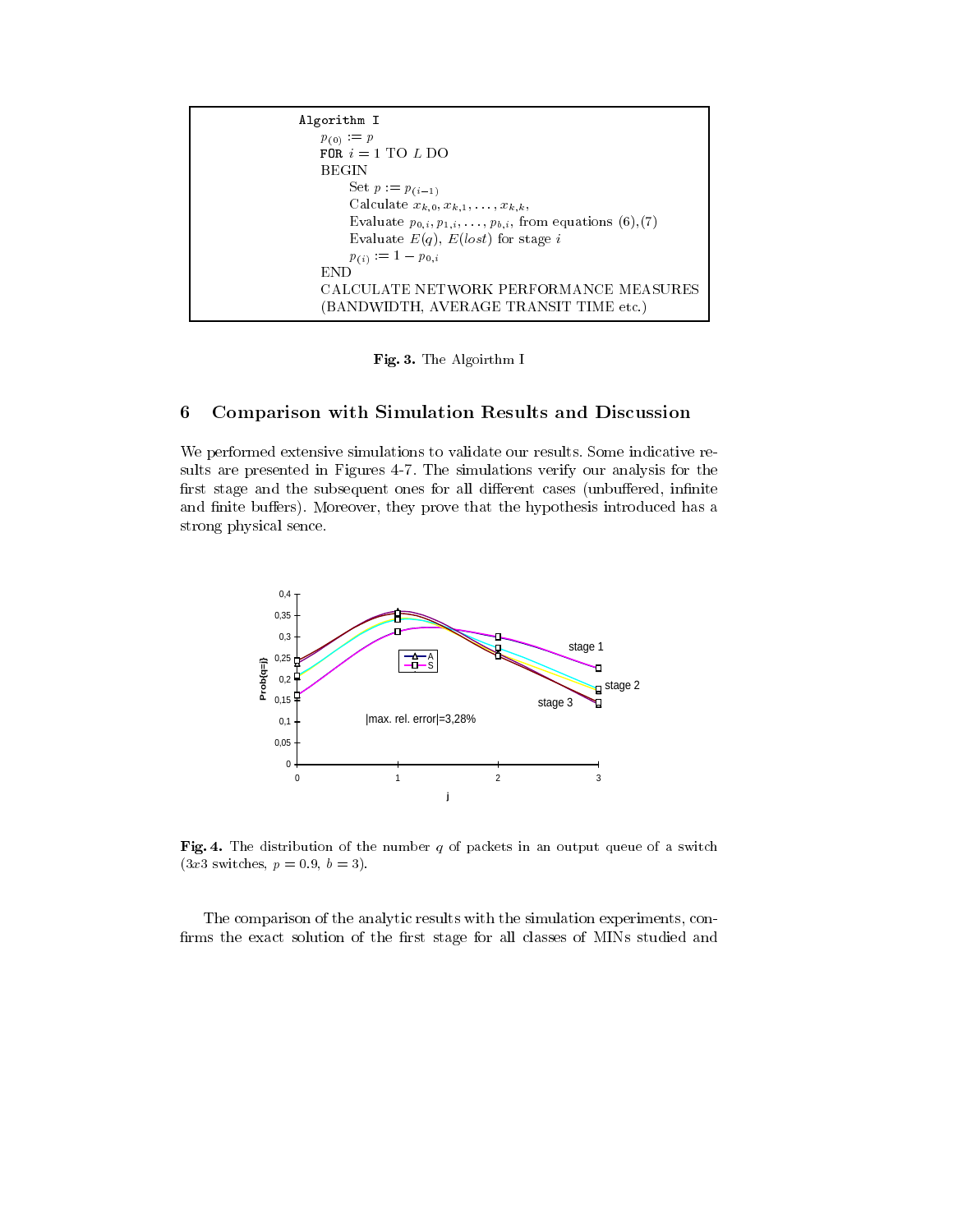

Fig. 5. The distribution of the number  $q$  of packets in an output queue of a switch  $(2x2 \text{ switches}, p = 0.6, b = 2).$ 



Fig. 6. Mean number of lost packets per cycle at an output queue of a switch  $(3x3)$ switches,  $p = 0.9$ .

the fact that the algorithm for the next stages presents an exact solution for all stages in the case of unbuffered network  $(b = 1)$ . Our approximation predicts cumulative performance measures (such as mean queue length) with very small relative error. As far as the steady state distribution of queue sizes is concerned, we approximate the largest steady state probabilities with a very good accuracy, in all stages. For the low-valued probabilities  $(p_b, p_{b-1})$  we odserve a small absolute error and a greater relative one. This error is caused probably due to the fact that the blocking phenomena that relate to these probabilities happen rarely, thus they are encountered a few times by the simulation of the network. A relative error of 5% for the above probabilities, will cause a relative error of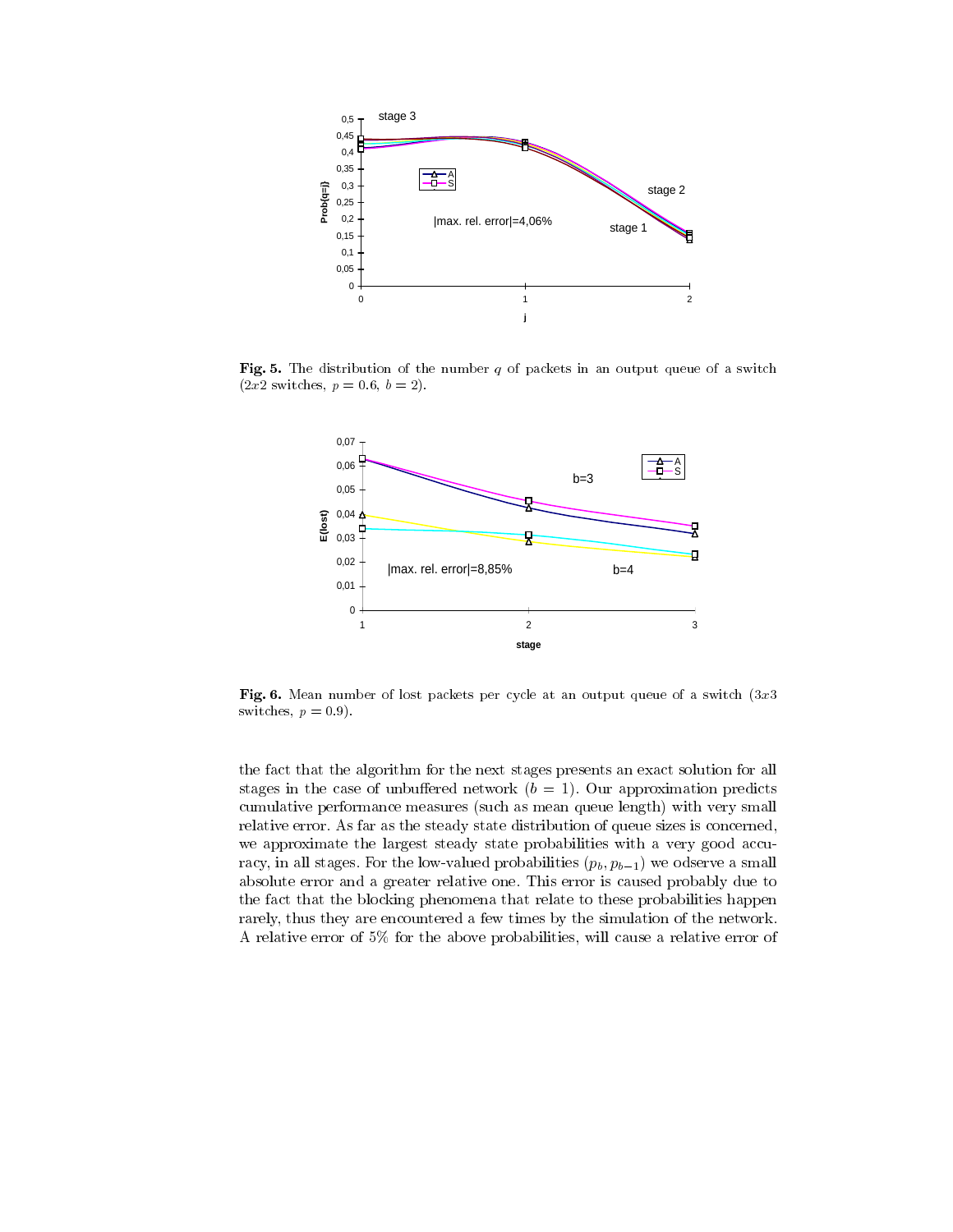

Fig. 7. Mean queue length of an output queue of a switch (3x3 switches,  $p = 0.9$ ).

about 10% for the mean number of lost packets per queue, for the stages beyond the first since it depends mainly on those small probabilities. It is interesting to note that under the underlysis networks with 2 - 2 switches strain is performed. better than the 3 switches, with respect to the mean number of packets lost to the mean number of packets lost per queue.

For low traffic ( $p \leq 4$ ) buffers of size 3 are sufficient to allow only a small fraction (of about  $0.0001$ ) of the packets to be lost per queue. The buffer size becomes  $b = 8$  for moderate to heave traffic  $(0.4 < p \le 0.8)$  and  $b = 15$  for very heavy traffic  $(0.8 < p \leq 0.9)$ , respectively in order to keep the losses at the same low level.

The buffers should be respectively of length  $b = 4, b = 10, b = 18$  in order to get the same proportion of lost packets per cycle.

We expect that this tendancy - as  $k$  increases the mean number of packets lost increases - also holds for networks with greater k. The small fraction of lost packets implies that resubmission of those packets from the processors will not increase the input traffic noticaably. Thus, one can use our analysis to predict the performance of actual networks where lost packets are resubmitted later.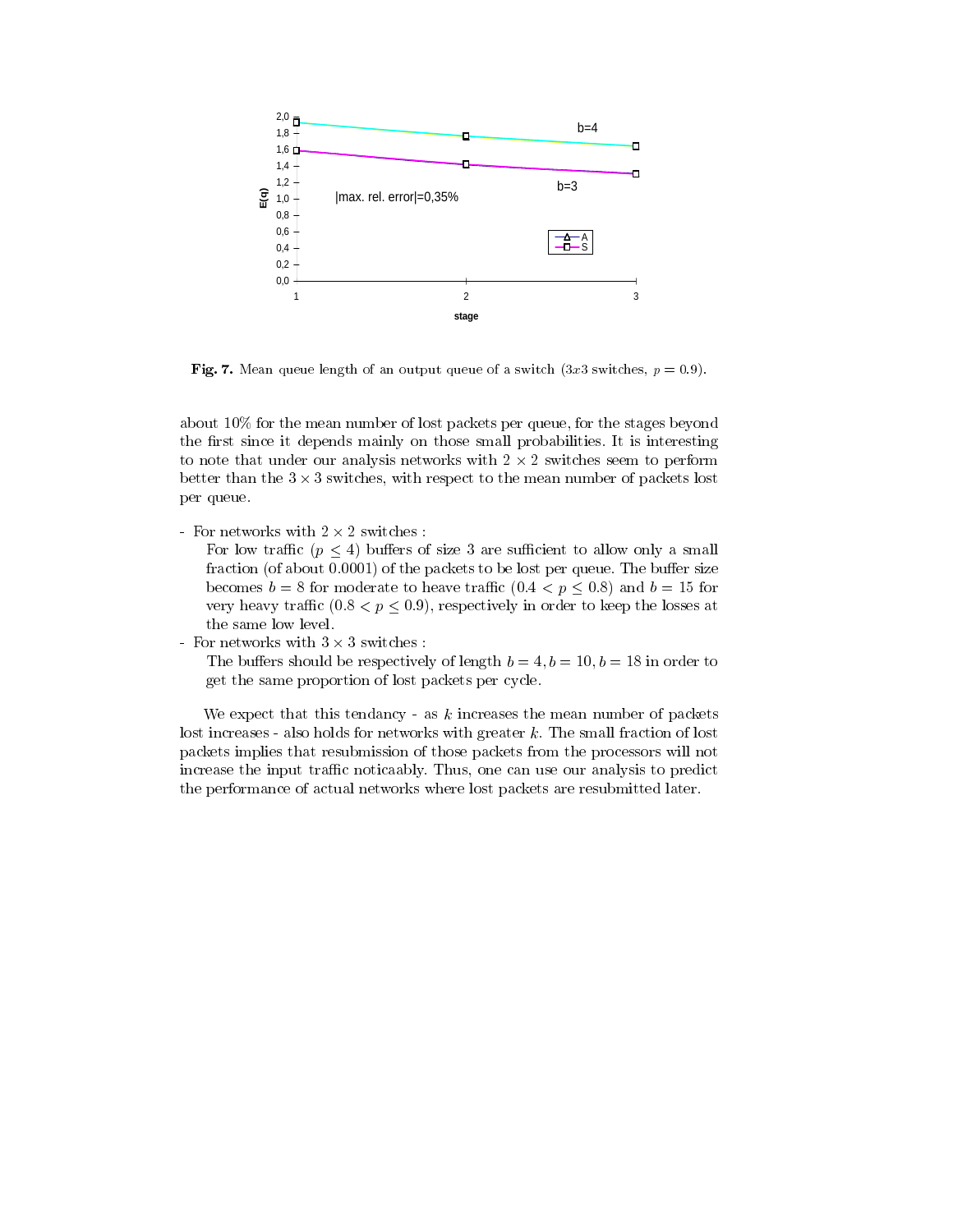### References

- 1. C. Bouras, J. Garofalakis, P. Spirakis and V. Triantallou, Queueing Delays in Buffered Multistage Interconnection Networks, Proc. of the ACM Sigmetrics Conference 1987, pp. 111-121
- 2. D.M. Dias, Jump J.R. Analysis and simulation of buffered Delta Networks, IEEE Trans. Computer, vol. C-30, April 1981, pp. 273-282
- 3. A. Gottlieb, R. Grishman, C. P. Kruscal, K. P. McAuliffe, L. Rudolph, M. Snir, The NYU Ultracomputer-Designing an MIMD Shared Memory Parallel Computer, IEEE Trans. Computers, Vol. C-32, No. 2, Febr. 1983, pp. 175-189
- 4. G.F. Goke, G.J.Lipovski Banyan Networks for Partitioning Multiprocessor Systems, Proc. 1st Ann. Symp. on Computer Architecture, 1973, pp. 21-28
- 5. J. Garofalakis, P. Spirakis The performance of Mutlistage Interconnection Networks with Finite Buffers, Proc. of the ACM SIGMETRICS Conference, 1990, short paper.
- 6. R.R. Koch Increasing the size of a Network by a constant factor Can Increase Performance by More Than a Constant Factor, IEEE Symp. on Found. of Comp. Sc. (FOCS 88), pp. 221-231
- 7. C.P. Kruskal, M. Snir The performance of multistage interconnection networks for multiprocessors, IEEE Trans. Comp., vol. C-32, Dec 1983, pp. 1091-1098
- 8. C.P. Kruskal, M. Snir, A. Weiss The Distribution of Waiting Times in Closed Multistage Interconnection Networks, IEEE Trans. on Computers, vol. 32, 1988, p. 1337- 1352
- 9. F.T. Leihton, Inroduction to Parallel Algorithms and Architectures: Arrays, Trees, Hypercubes, Morgan Kaufmann Publishers, 1992
- 10. A. Merchant, A Markov chain approximation for the analysis of Banyan networks, Proc. ACM Sigmetrics Conf. on Measurement and Modelling of Computer Systems, 1991
- 11. J.H.Patel, Performance of processor-memory interconnection for multiprocessors IEEE Trans. on Computing, vol. C-30, 1981, pp. 771-780
- 12. G. Pfister, M. C. Brantley, D. A. George, S. L. Harvey, W. J. Kleinfelder, K. P. McAuliffe, E. A. Melton, V. A. Norton, J. Weiss, The IBM Research Parallel Processor Prototype (RP3): Introduction and Architecture, Proc. 1985 Int. Conf. Parallel Processing, pp. 764-771
- 13. R. Rehrmann, B. Monien, R. Luling, R. Diemann, On the Communication Throughput of Buffered Multistage Interconnection Networks, ACM SPAA'96, pp. 152-161
- 14. R. Rooholaminiight Finding the right ATM switch for the Market, IEEE J. Comp., 1994, pp. 16-28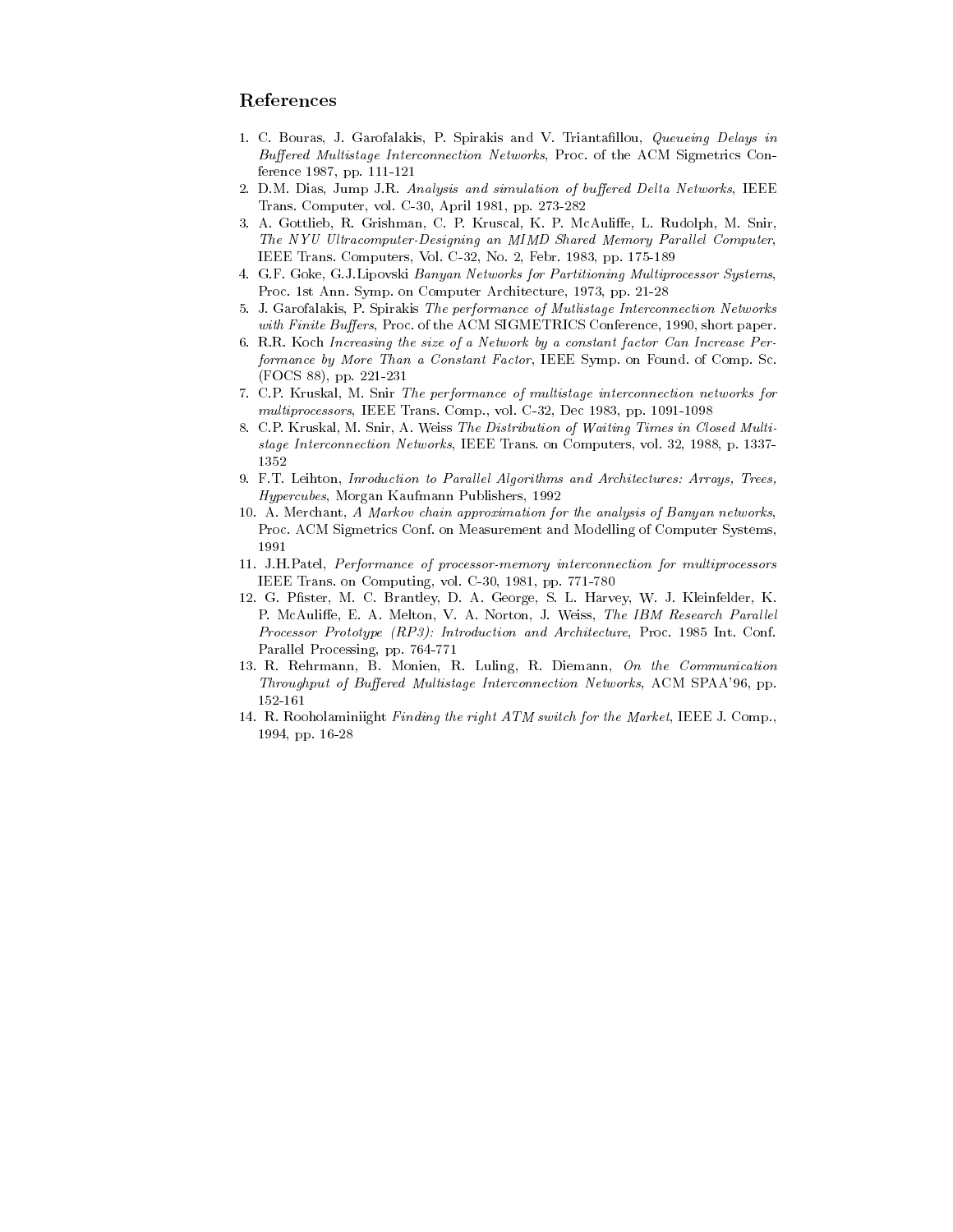# Appendix I

Proof of Theorem 6:

We have

$$
\mathbf{Pr}(q^{(n)} = 0) = \mathbf{Pr}(q^{(n-1)} = 0 \text{ and } v^{(n)} = 0) + \mathbf{Pr}(q^{(n-1)} = 1 \text{ and } v^{(n)} = 0)
$$

This, in steady state, becomes

$$
\mathbf{Pr}(q = 0) = \mathbf{Pr}(q = 0 \text{ and } v = 0) + \mathbf{Pr}(q = 1 \text{ and } v = 0)
$$

Since arrivals are independent of the queue size we get

$$
p_0 = p_0 x_{k,0} + p_1 x_{k,0}, \text{ or}
$$
  

$$
p_0 = p_{0,1} x_{k,0}
$$

In the same way we get

$$
p_1 = p_0 x_{k,1} + p_1 x_{k,1} + p_2 x_{k,0}
$$
  
\n
$$
p_2 = p_0 x_{k,2} + p_1 x_{k,2} + p_2 x_{k,1} + p_3 x_{k,0}
$$
  
\n:  
\n:  
\n
$$
p_k = p_0 x_{k,k} + p_1 x_{k,k} + p_2 x_{k,k-1} + \dots + p_k x_{k,1} + p_{k+1} x_{k,0}
$$

For  $k < n < b$  we get

$$
p_n = p_{n-k+1}x_{k,k} + p_{n-k+2}x_{k,k-1} + \cdots + p_n x_{k,1} + p_{n+1}x_{k,0}
$$

By setting  $p_{0,1} = p_0 + p_1$  we now have

$$
p_0 = p_{0,1} x_{k,0}
$$
  
\n
$$
p_1 = p_{0,1} x_{k,1} + p_2 x_{k,0}
$$
  
\n
$$
\vdots
$$
  
\n
$$
p_k = p_{0,1} x_{k,k} + p_2 x_{k,k-1} + \dots + p_k x_{k,k-1} + p_{k+1} x_{k,0}
$$
\n(23)

and

$$
p_n = p_{n-k+1}x_{k,k} + p_{n-k+2}x_{k,k-1} + \dots + p_nx_{k,1} + p_{n+1}x_{k,0}
$$
 (24)

for  $k < n < b$ .

By adding  $p_0 + \cdots + p_{k-1}$  and using  $x_{k,0} + x_{k,1} + \cdots + x_{k,k} = 1$  we get

$$
p_k x_{k,0} = p_{0,1} x_{k,k} + p_2 (x_{k,k-1} + x_{k,k}) + \dots + p_{k-1} (x_{k,2} + \dots + x_{k,k}) \qquad (25)
$$

By using (25) into (24) for  $n = k + 1$  and working inductively, we finally get

$$
p_n x_{k,0} = p_{n-k+1} x_{k,k} + \dots + p_{n-2} (x_{k,3} + \dots + x_{k,k}) + \dots +
$$
  
\n
$$
p_{n-1} (x_{k,2} + \dots + x_{k,k})
$$
 (26)